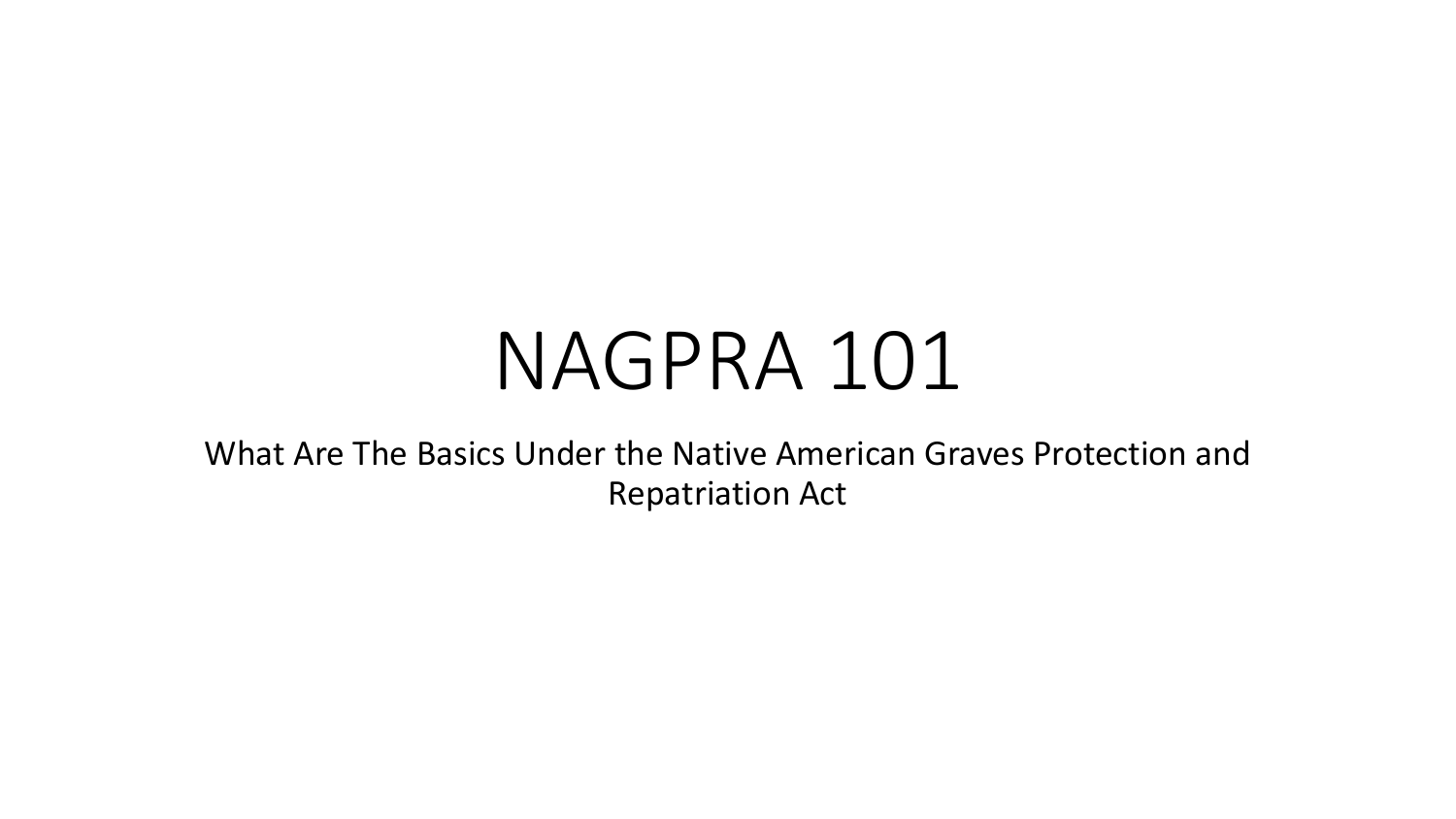#### • The Native American Graves Protection and Repatriation Act (NAGPRA) is a federal law that was passed in 1990. This law focuses on the return of Native American human remains, cultural items and protection of Native American burial sites. This module will cover the basics of the law, who the law applies to and background into why the law was created.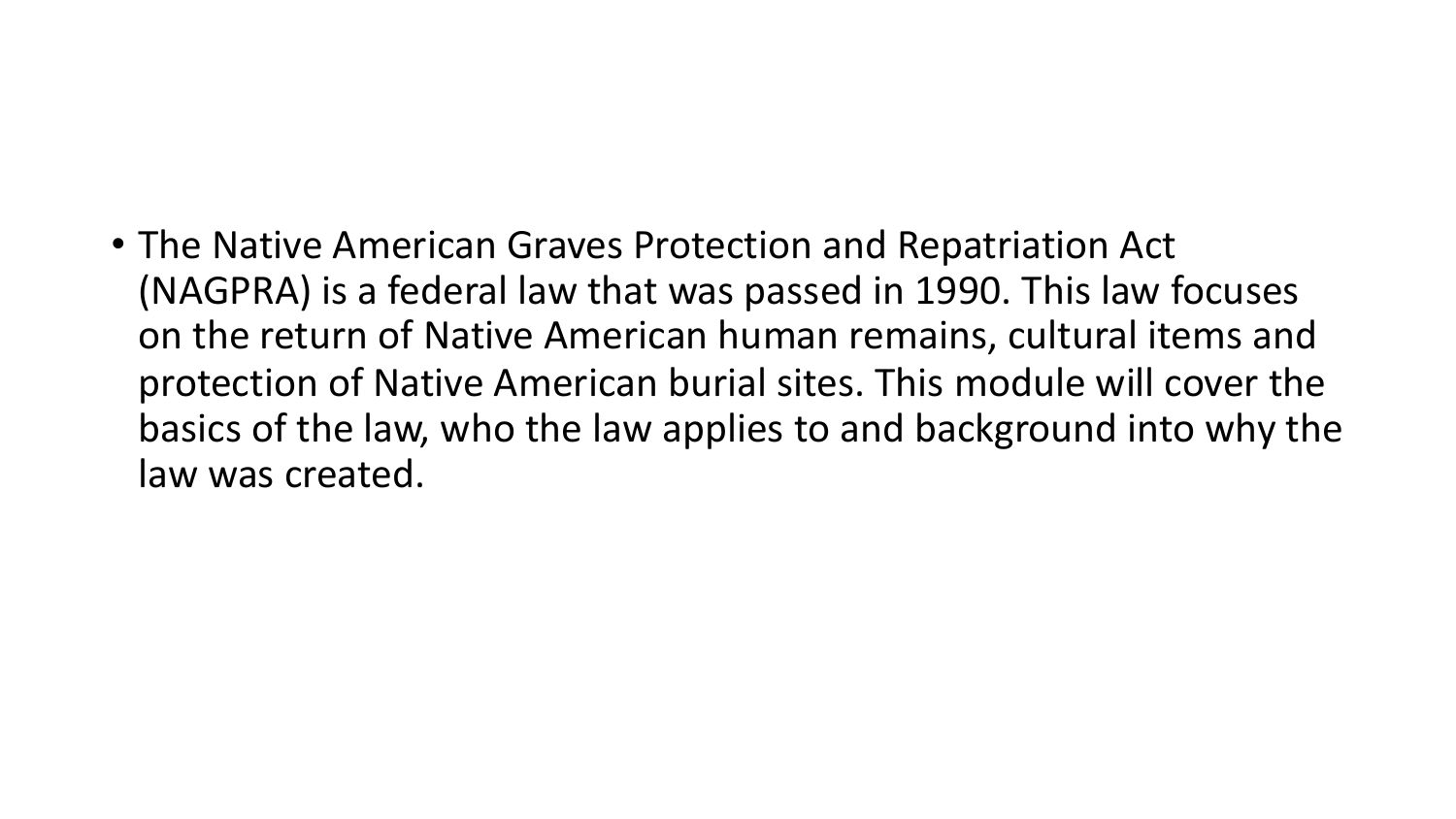#### • **Learning Objectives:**

- What is NAGPRA and who does it apply to
- Why are some of the basics under the law
- Why was NAGPRA created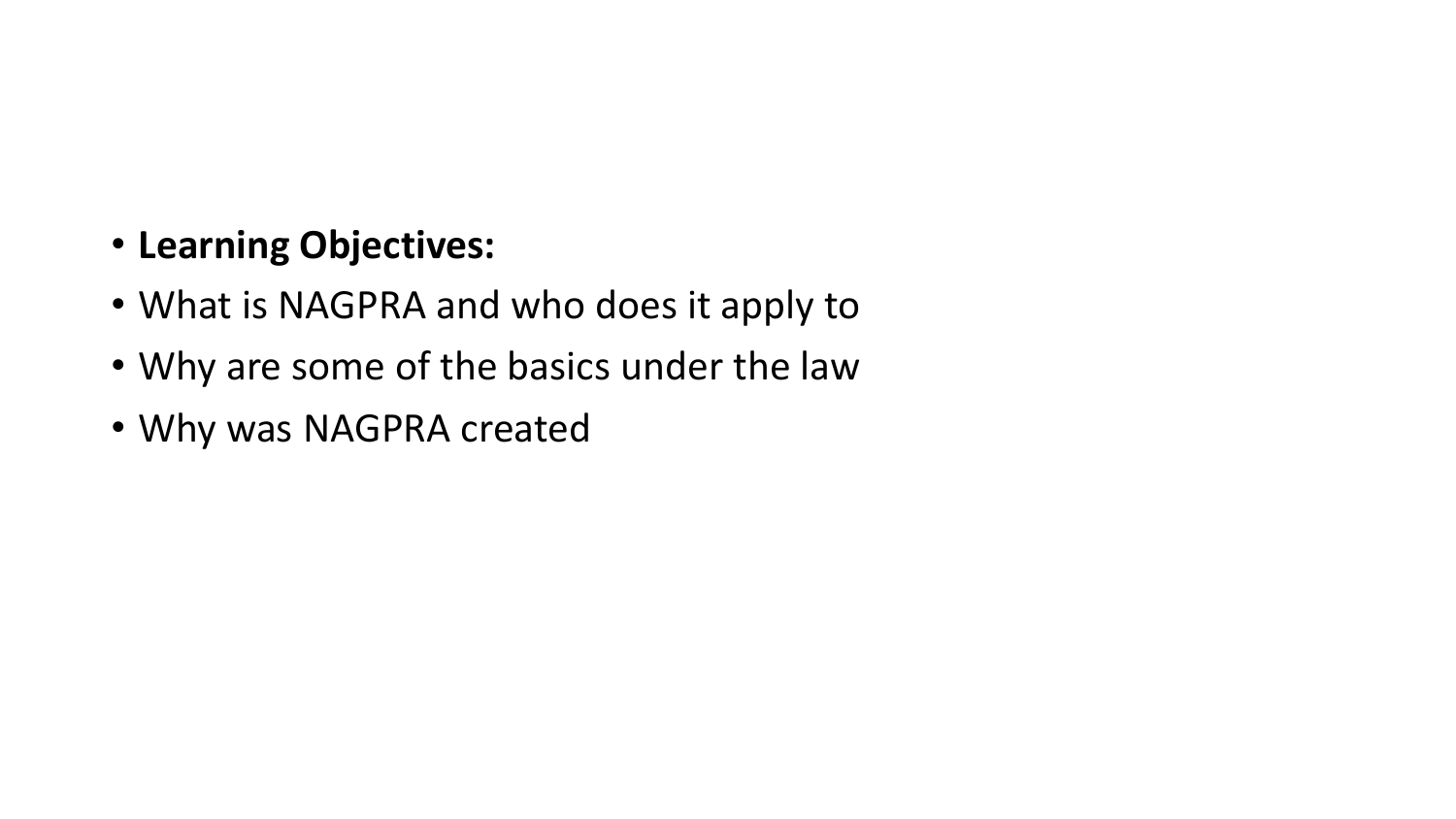#### • **Table of Contents:**

- Slide #1 Title Slide: NAGPRA 101
- Slide #2 What is NAGRPA
- Slide #3 Who does NAGRPA apply to
- Slide #4 Where does NAGRPA apply
- Slide #5 Control and Possession
- Slide #6 Key Terms
- Slide #7 Grants
- Slide #8 The NAGPRA Review Committee
- Slide #9 Federal Register
- Slide #10 Finding contacts at tribes
- Slide #11 Human remains and 10.11
- Slide #12 History of Indian Law
- Slide #13 Helpful Tips
- Slide #14 Resources
- Slide #15 NAGPRA Contacts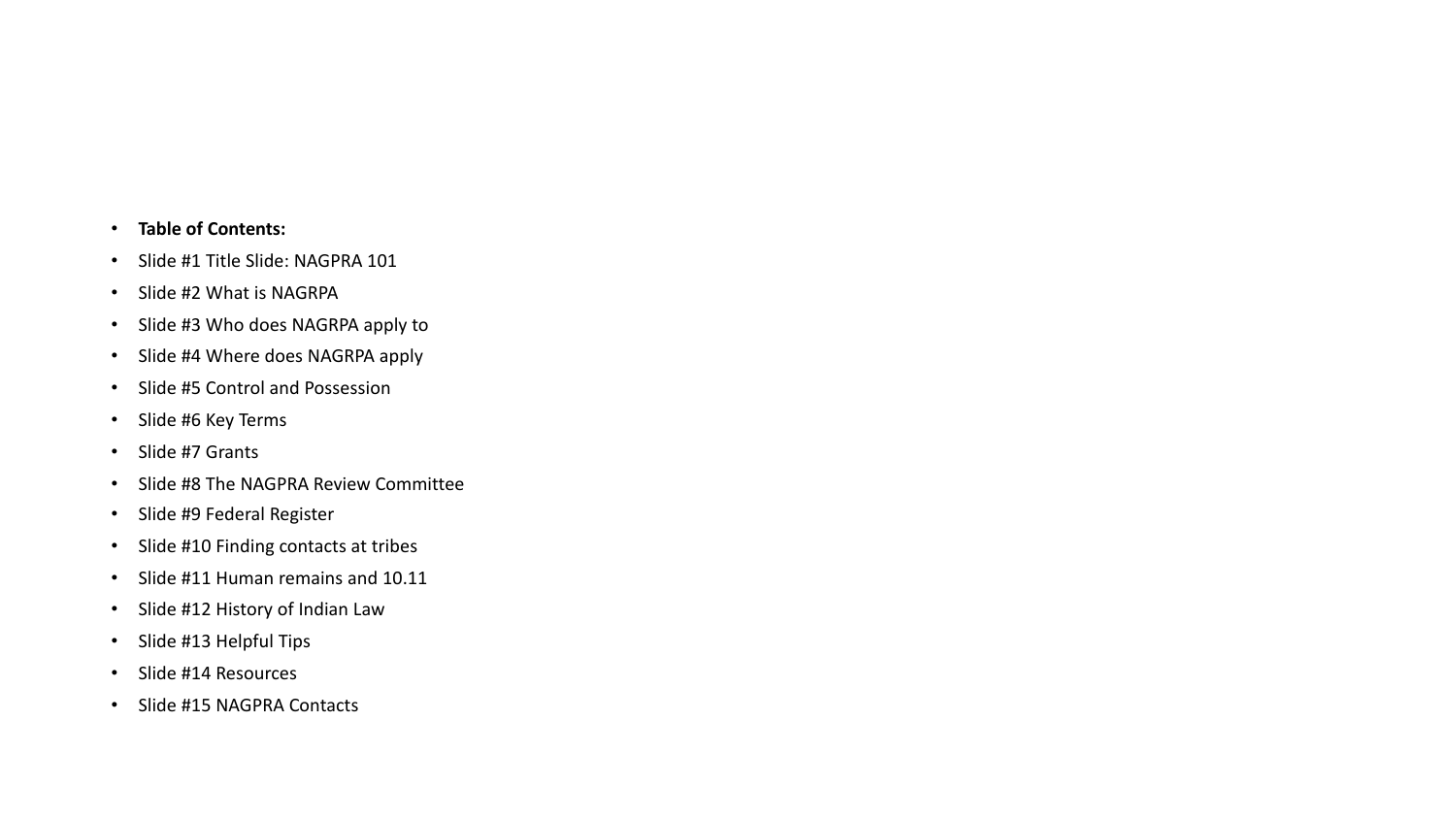#### What Is NAGPRA

- The Native American Graves Protection and Repatriation Act (NAGPRA), Public Law 101-601; 25 U.S.C. 3001 et seq, is a federal law. NAGPRA was passed on<br>November 16, 1990.
- NAGPRA only applies to institutions, governments, museums, agencies, native Hawaiian organizations and tribes within the United States. It is not an international law.
- The Smithsonian museums are not under the jurisdiction of NAGRPA. The Smithsonian has its own repatriation law, [https://americanindian.si.edu/sites/1/files/pdf/about/NMAIAct.pdf.](https://americanindian.si.edu/sites/1/files/pdf/about/NMAIAct.pdf)
- NAGPRA is multi-faceted legislation that is: property, civil rights, human rights and Indian law.
- NAGRA address tribes, native Hawaiian organizations, religion, science, land, history and the relationship of native communities with the federal government, all under one piece of legislation.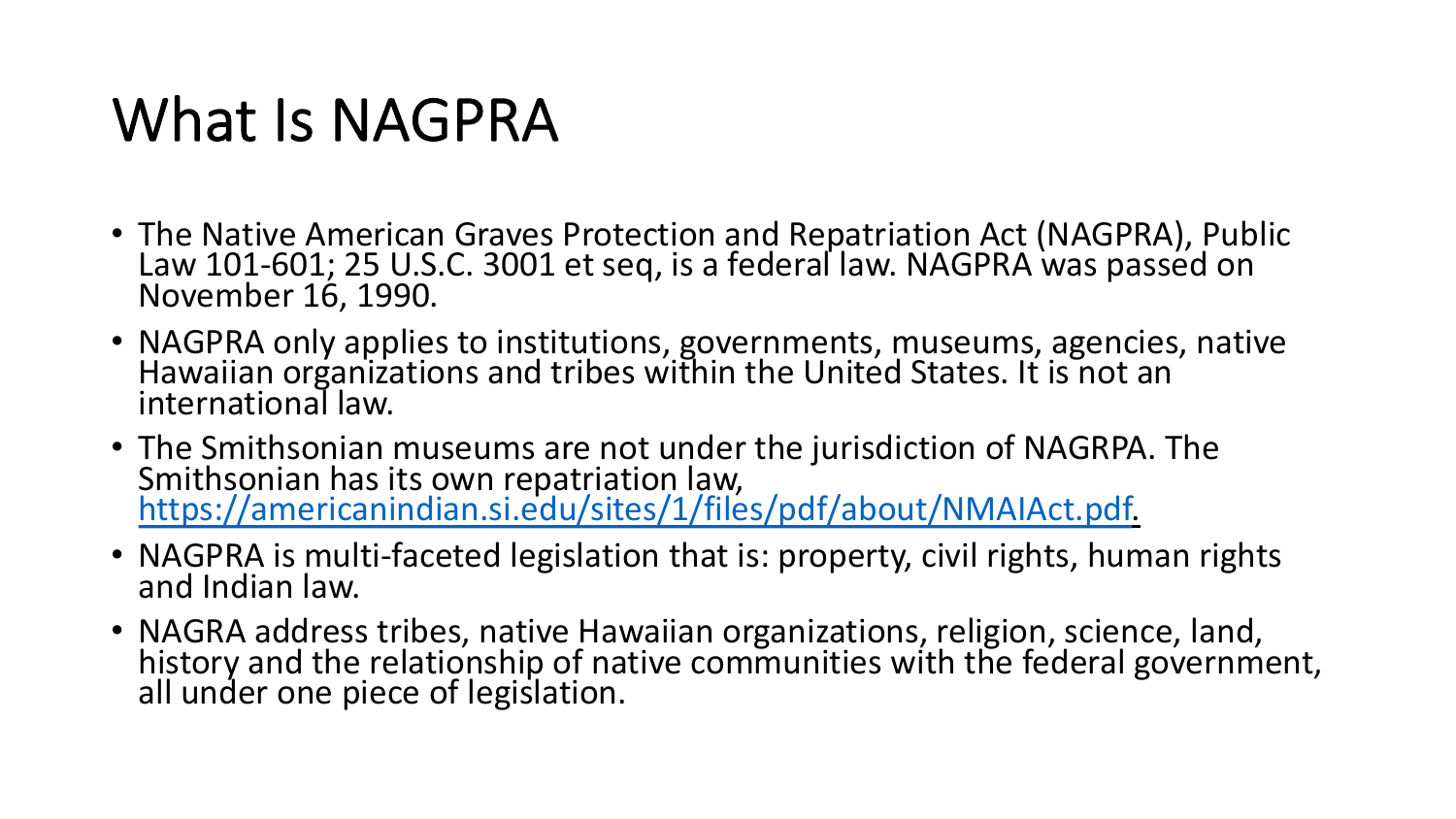## Who Does NAGRPA Apply To

- The following are under the jurisdiction of NAGRPA-
- All federal agencies within the government of the United States.
- Museums- Any museum, government or institution that has received federal funding is a museum<br>under NAGPRA. This includes private and public museums, states and their departments, local municipalities, towns, cities and universities/colleges. Local sheriff departments and state police are also under NAGPRA.
- Indian tribes- As defined under the law, "Any tribe, band, nation, or other organized group or<br>community of Indians, including any Alaska Native village (as defined in, or established pursuant to, the Alaska Native Claims Settlement Act), which is recognized as eligible for the special programs and services provided by the United States to Indians because of their status as Indians". [25 USC 3001 (7)].
- Lineal descendant-" An individual tracing his or her ancestry directly and without interruption by means of the traditional kinship system of the appropriate Indian tribe or Native Hawaiian organization or by the common law system of descendance [sic] to a known Native American individual whose remains, funerary objects, or sacred objects are being claimed under these regulations." [43 CFR 10.2 (b)(1)]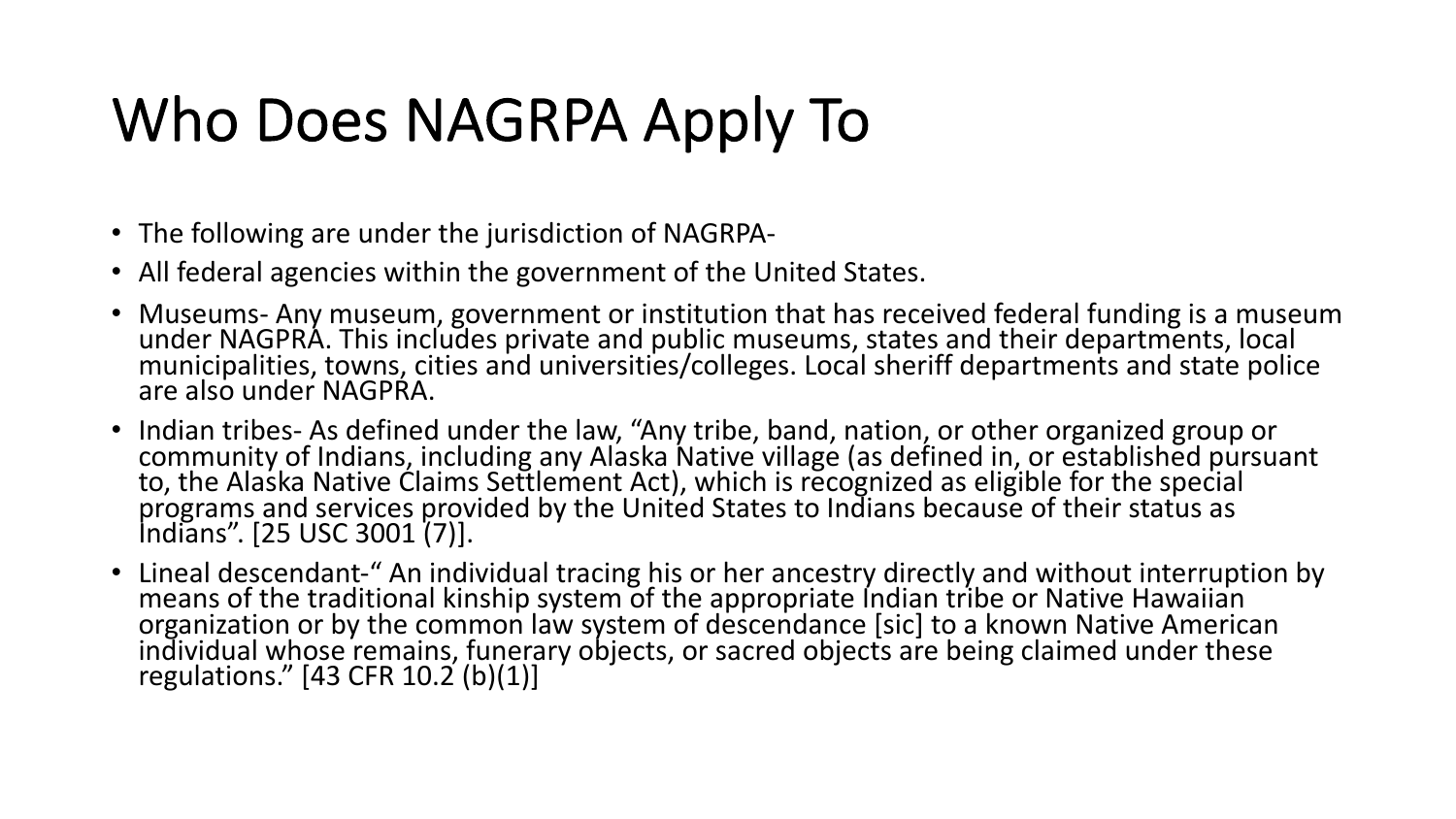#### Land and NAGPRA

- NAGPRA applies to all federal and tribal lands. Tribal lands includes all areas within the exterior boundaries of a reservation, even if the tribe does not own the lands within the boundaries of the reservation. This includes lands that are not held in federal trust for the tribe.
- Not every tribe has a defined reservation. The establishment of reservation boundaries is an ongoing affair in Indian country. Check to see what each tribe's land status currently is that you are working with. Not all tribes have reservations. Removed tribes, primarily in Oklahoma and Kansas, have allotment lands, which are similar to reservations in a legal sense but cover much smaller areas. Hawaii has no reservations or allotments but has lands held in trust for the use of its native populations. Alaska has only one reservation but has numerous Native Alaskan corporations and villages where NAGRPA is applicable.
- Each state has its own burial and antiquities laws for discoveries outside of federal and tribal lands. It is advisable to know your state's burial laws, as in many cases states will enter into MOUs or MOAs with tribes regarding the discovery of human remains and/or cultural items within that state.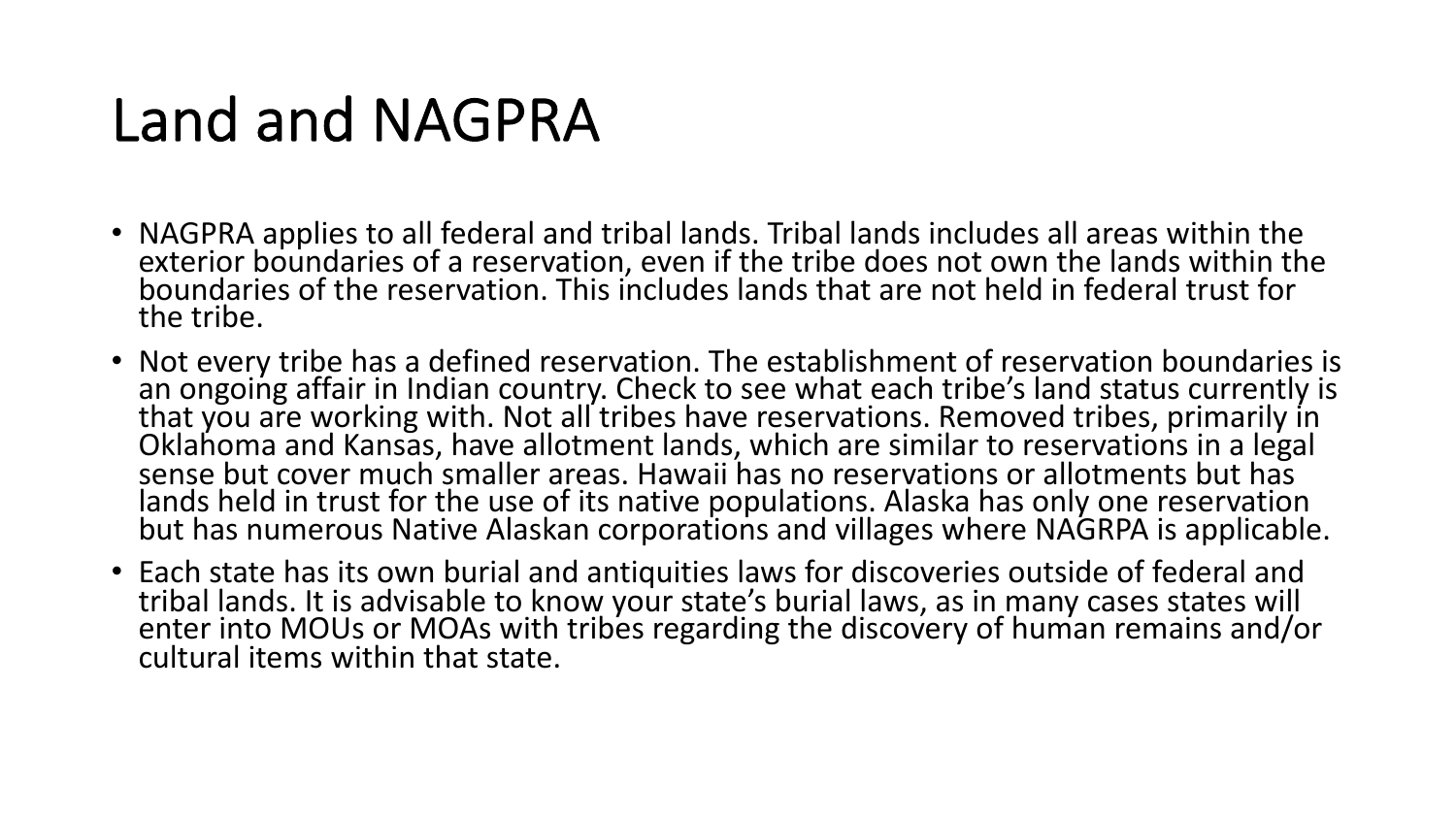#### Control and Possession

- NAGPRA applies to all federal and tribal lands. Tribal lands includes all areas within the exterior boundaries of a reservation, even if the tribe does not own the lands within the boundaries of the reservation. This includes lands that are not held in federal trust for the tribe.
- Not every tribe has a defined reservation. The establishment of reservation boundaries is an ongoing affair in Indian country. Check to see what each tribe's land status currently is that you are working with. Not all tribes have reservations. Removed tribes, primarily in Oklahoma and Kansas, have allotment lands, which are similar to reservations in a legal sense but cover much smaller areas. Hawaii has no reservations or allotments but has lands held in trust for the use of its native populations. Alaska has only one reservation but has numerous Native Alaskan corporations and villages where NAGRPA is applicable.
- Each state has its own burial and antiquities laws for discoveries outside of federal and tribal lands. It is advisable to know your state's burial laws, as in many cases states will enter into MOUs or MOAs with tribes reg

#### • **Slide # 5 Control and Possession**

- Under the law, control and possession are two very distinct terms for an agencies and museums, as well as tribes. It is very important for an agency or museum to know which category they fall under in terms of their NAGR
- A museum may have remains or cultural items in their possession that are not theirs. Some museums will act as a repository for other museums or federal agenciés, holding items and remains for the other agency for an indefinite amount of time. When a museum is merely holding the remains or items for another institution or a federal agency, it has possession.
- Having control is different; it is the entity that has the final legal say on the disposition of human remains and items. An agency or museum may have control over some remains, but it may not have possession. The museum o NAGPRA. Such final decisions include but are not limited to: honoring a repatriation claim, denying a claim, in the case of a competing claim deciding which tribe or individual has the strongest claim and returning remains
- Federal agencies are more likely to have collections on loan to other institutions. Some large universities and museums will have collections on loan. Always check to make sure who has control of collections and if items or remains are out on loan.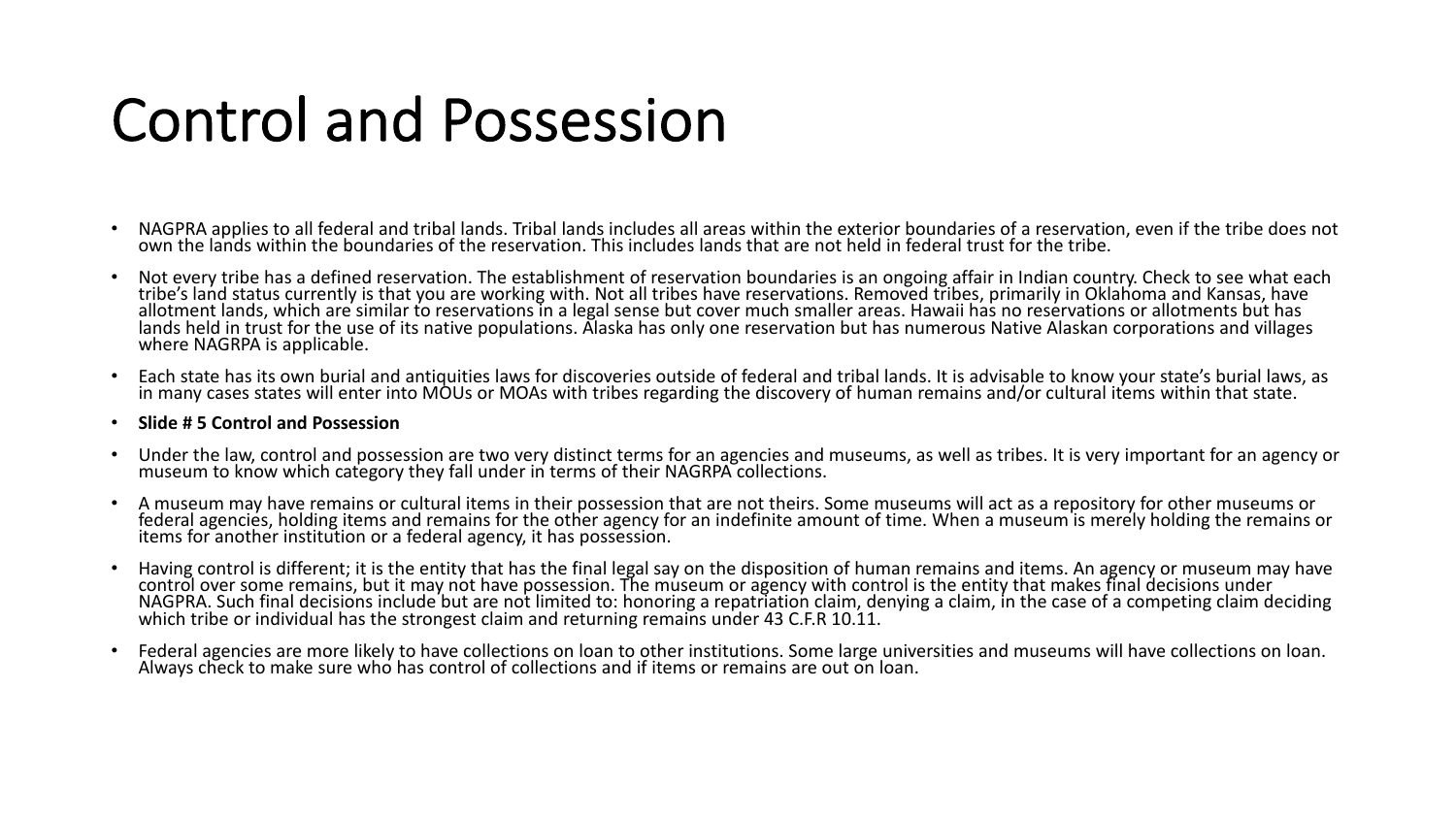#### Key Terms

- These are key terms used by tribes, museums and agencies when working under NAGRPA. Some terms have a unique application under NAGRPA, such as "museum" and "dispute". Terms such as "inventory" and "and" the authory and "
- Museum-
- Tribe-
- Federal Agency-
- Lineal descendant-
- Native Hawaiian Organization/NHO
- Sacred Object-
- Object of Cultural Patrimony-
- Unassociated Funerary Object/UFO
- Associated Funerary Object/AFO
- Dispute-
- NAGPRA Grant-
- Indian Country
- Indian law
- Civil Penalty
- Cultural Affiliation-
- Culturally Unidentifiable Individual/CUI
- 43 C.F.R 10.11-
- Federal Register-
- Notice of Intended Disposition/NID
- Notice of Inventory Completion/NIC
- Notice of Intent to Repatriate/NIR
- Preponderance of Evidence
- Repatriation Claim
- Right of Possession
- Traditional Religious Leader
- Tribal Historic Preservation Officer/THPO
- State Historic Preservation Officer/SHPO
- Inventory-
- Summary-
- Designated Federal Officer/DFO
- NAGRA Review Committee-
- National NAGRPA Program-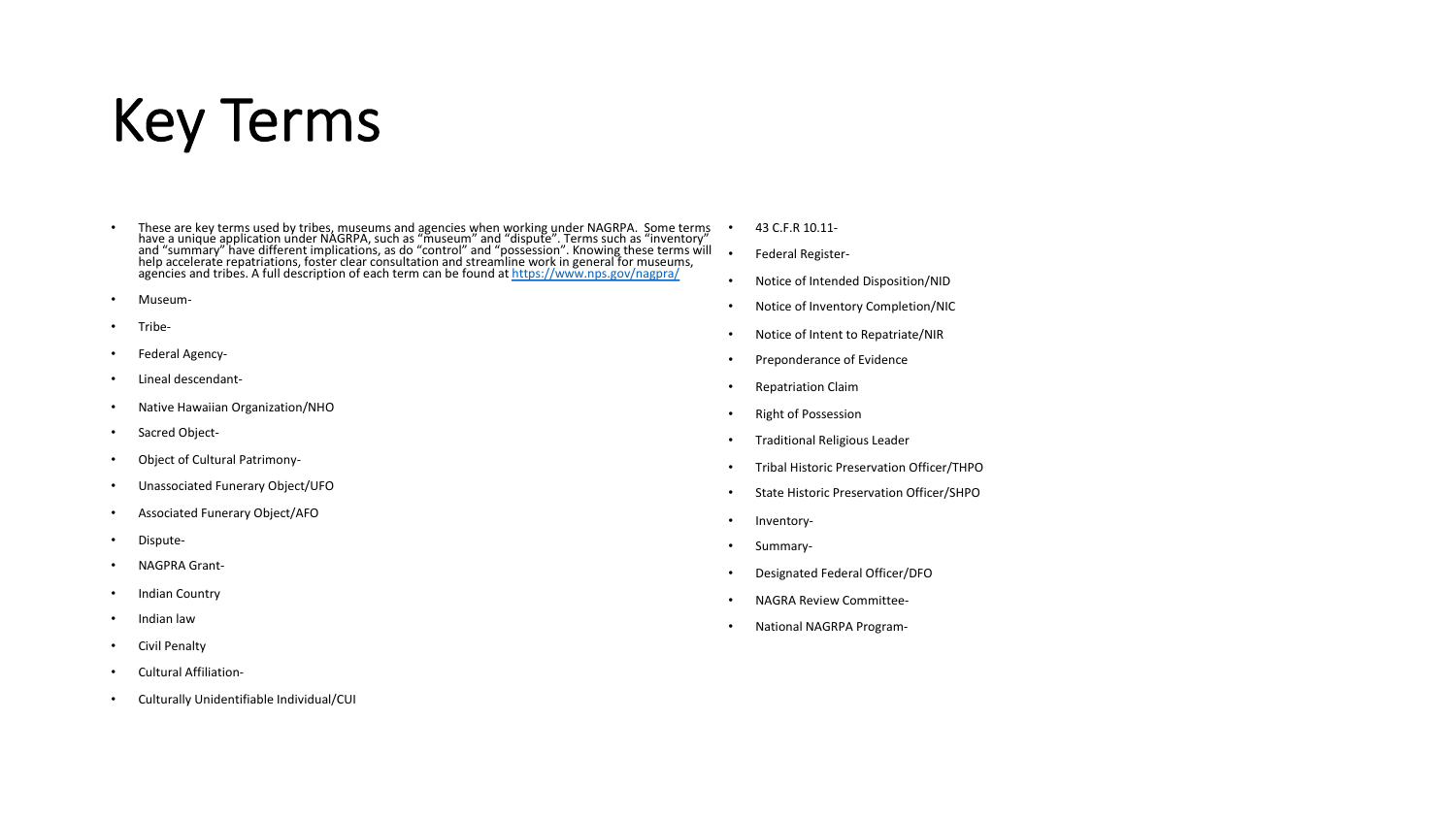#### Grants

- The National NAGPRA Program offers two types of grants: Repatriation and Documentation/Consultation. These grants are available to both museums and tribes. Museums and tribes can partner on these grants. Federal agencies are not eligible for these grants.
- Repatriation grants are non-competitive and are awarded on a first come, first serve basis. The max award for repatriation grants is \$15,000. Documentation grants are competitive and the max is \$ 90,000. The funding sources for both these grants correspond with the federal fiscal year, meaning that by May or June, the funds for these are often depleted. It's best to apply for these grants in October or November.
- Repatriation grants can be utilized to help complete the return of human remains and/or cultural items back to a tribe. Tribes and museums are both eligible but the majority of the time tribes apply for this grant. These grants are ideal for cross country repatriations or returning remains to Alaska or Hawaii. The requirements needed for this grant is a notice published in the federal register and a letter transferring control of the remains or items to the tribe.
- Documentation/Consultation grants are very helpful for museums looking to get their collections in compliance with the law. This grant can be used to bring tribal consultants in to review materials in the museum's collections, helping to identify provenance, cultural application of items and possible affiliation of remains and items. Many museums use this grant to create their summaries and/or inventories. Consultants can be hired through this grant to help fulfill this mandatory task of completing summaries and inventories.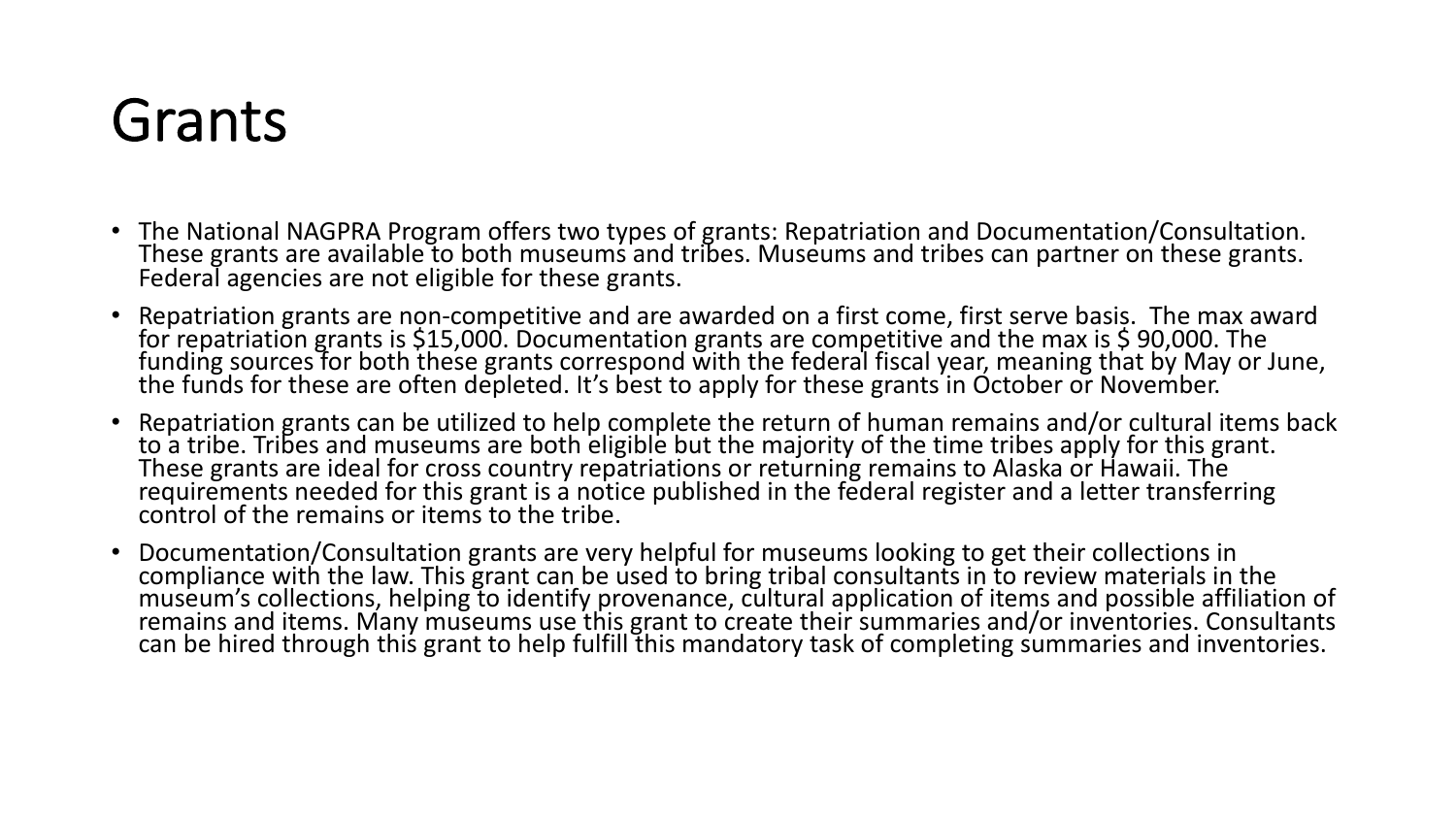#### The NAGPRA Review Committee

- The NAGPRA Review Committee, an advisory body appointed by the Secretary of the Interior, follows the guidelines under the Federal Advisory Committee Act (FACA). The NAGPRA Review Committee is a commission composed of seven individuals representing tribes and the scientific community. The seventh consensus member is decided upon by the Review Committee. The Review Committee duties include monitoring and reviewing the implementation of the inventor process and repatriation activities. They request information on compliance with the law and make annual reports to Congress. They hear disputes on factual matters to resolve repatriation issues between Indian tribes, Alaska Native villages and Corporations, and Native Hawaiian Organizations (NHO) with museums and Federal agencies. The rulings of the committee are advisory and not legally binding.
- In addition, the Review Committee may make findings of fact pertaining to cultural affiliation and the return of items. The Review Committee helps develop regulations to help carry out NAGPRA. The National NAGPRA Program coordinates two meetings per year for the Review Committee. The meetings, when feasible, are held at various locations across the United States, providing opportunity for attendance for various constituents. Dates and locations are posted on the National NAGPRA website.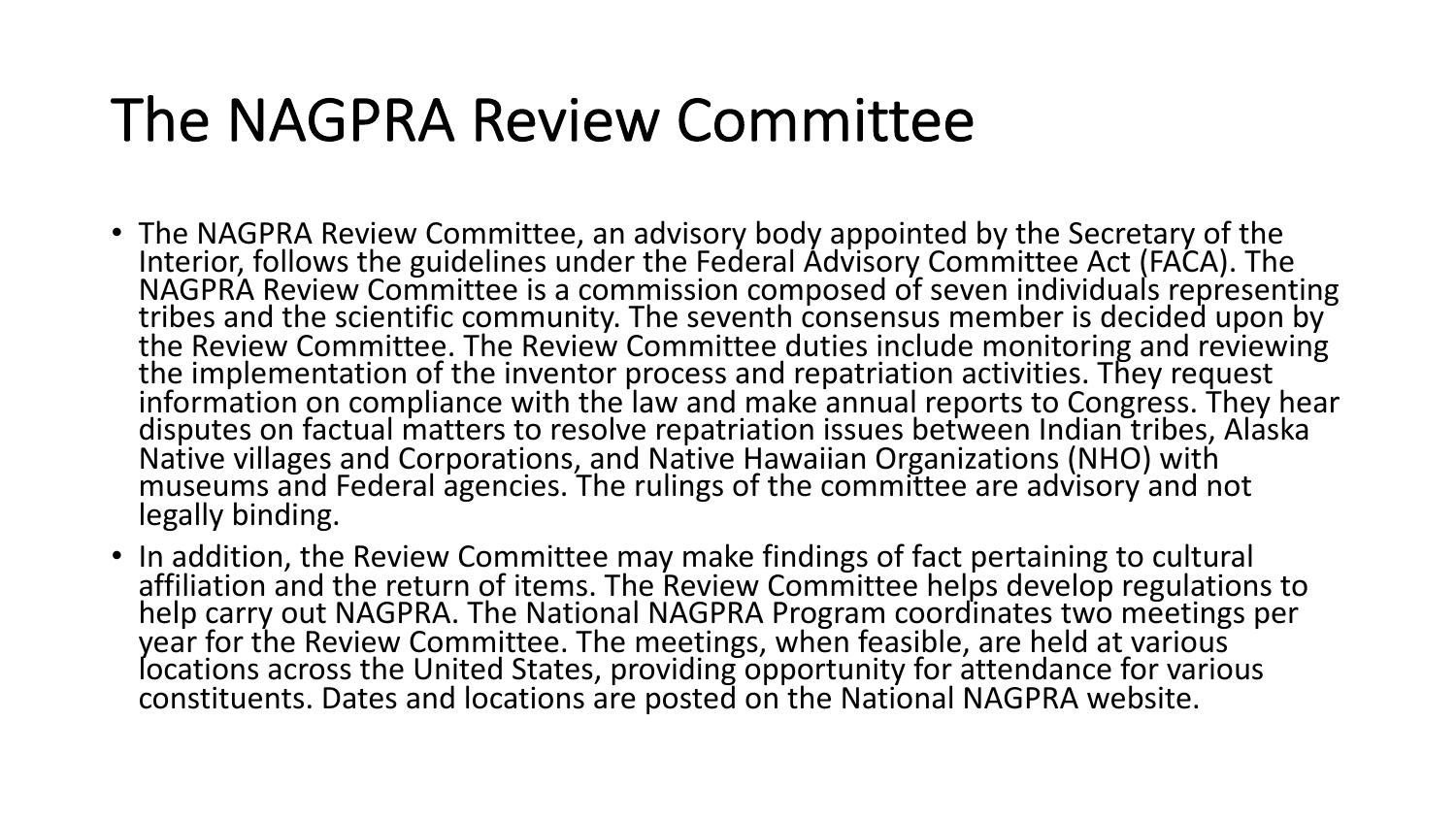## Federal Register

- Publishing a notice in the federal register is a mandatory requirement for any remains or items being repatriated. The museum or agency returning the items or remains is charged with the duty of writing the notice, coordinating with the National NAGPRA Program on having the notice published and notifying the appropriate tribes that the notice is being published. Tribes can assist in providing factual information that is needed for the notice. The federal register is a summary of the repatriation, giving basic details on what is being repatriated, the collection history regarding the repatriated remains and/or items, what NAGRPA category they fall under, which tribes have been consulted, the number of individuals or items and when applicable, which tribe is being affiliated. The contact information for the museum or agency is also included.
- Certain federal register notices apply to certain categories under NAGPRA. Please refer to Key Terms in this module for a list of NAGPRA specific notices.
- No individual or tribe can retrieve the remains or items until that notice has been published in the federal register for 30 days. Upon the 31st day, if there were no competing claims, the tribe or individual can retrieve the remains or items. The National NAGRPA Program has staff, a notice coordinator, that assists with publishing federal register notices.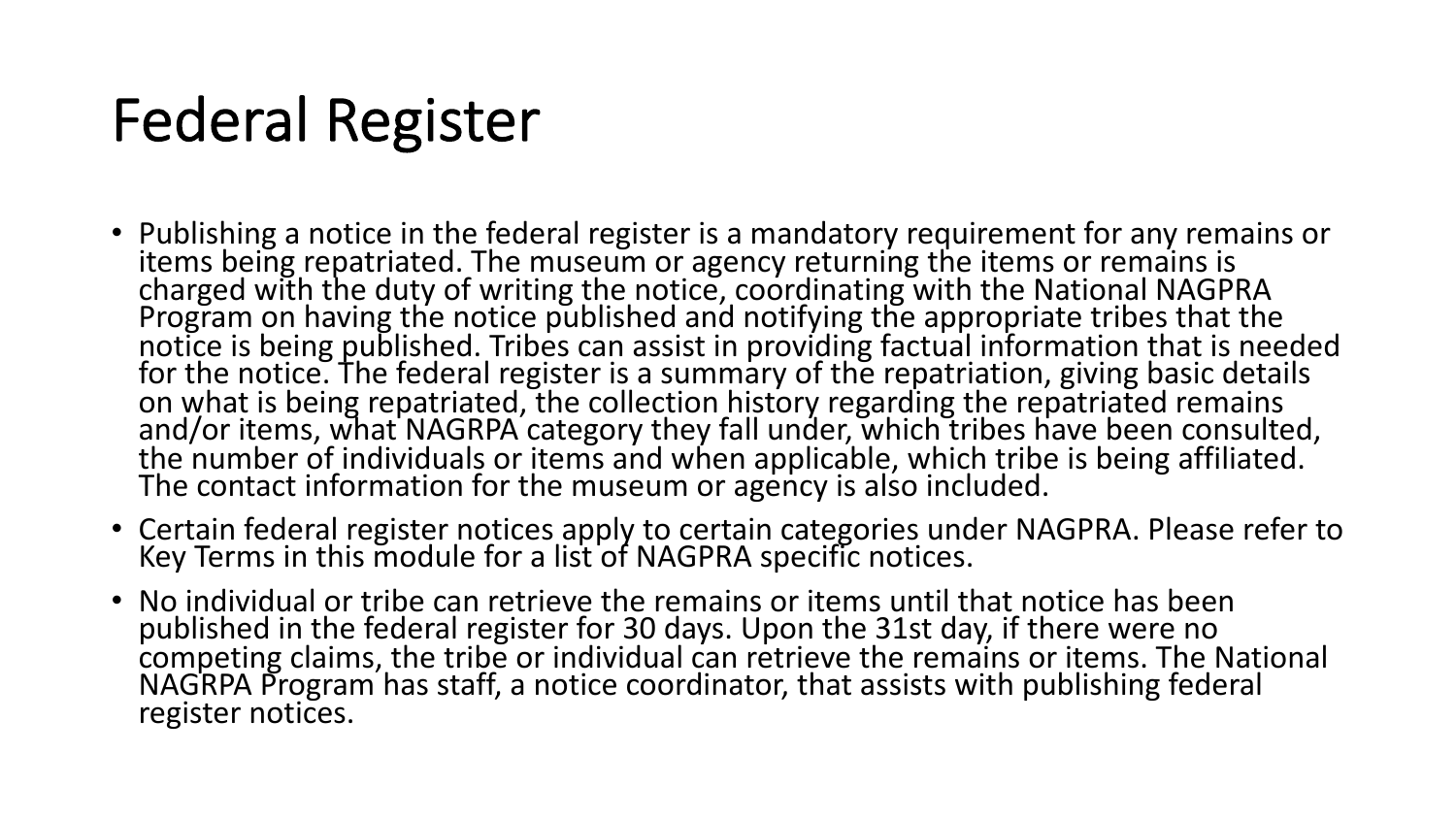### Finding Contacts at Tribes

- Each tribe has its own government structure, in which NAGRPA is carried out. The amount of resources and capacity varies from tribe to tribe. Here are some guidelines in helping to find NAGRPA representatives at tribes.
- Tribal government websites are a good place to start. The list of federally recognized tribes can be found at <https://www.bia.gov/><br><https://www.nps.gov/nagpra/>. Ideal places to look within a tribal government for a NAGPRA
- Tribal Historic Preservation Officer (THPO). Not every tribe has a THPO. If a tribe has a THPO, there is a likelihood the THPO carries out NAGPRA for the tribe or knows who does that responsibility for the tribe. Tribal websites often have their THPO listed as a standalone department or under the category of History, Culture or Historic Preservation. The National Association of Tribal Historic Preservation Officers (NATHPO) is also a good resource for locating a THPO<http://nathpo.org/wp/thpos/find-a-thpo/>
- A tribal museum is an ideal location for a NAGRPA program.
- A tribe's historic and/or culture department is another place to find a NAGRPA designee.
- In the event a tribe has no THPO, museum or historic/culture department, it is advisable to contact a tribe's tribal chair/president, tribal council or tribal administrator. Some tribal governments are at different phases in their growth and development, thus not at a point to have established offices for NAGRPA. In some scenarios, a tribe will have an independent contractor handle the tribe's NAGRPA duties.
- It is advised to get a letter from the tribe authorizing the selected individual has the authority to act on behalf of the tribe. It is also advisable to keep tribal NAGRPA contacts up to date, as turnover at tribes does occur.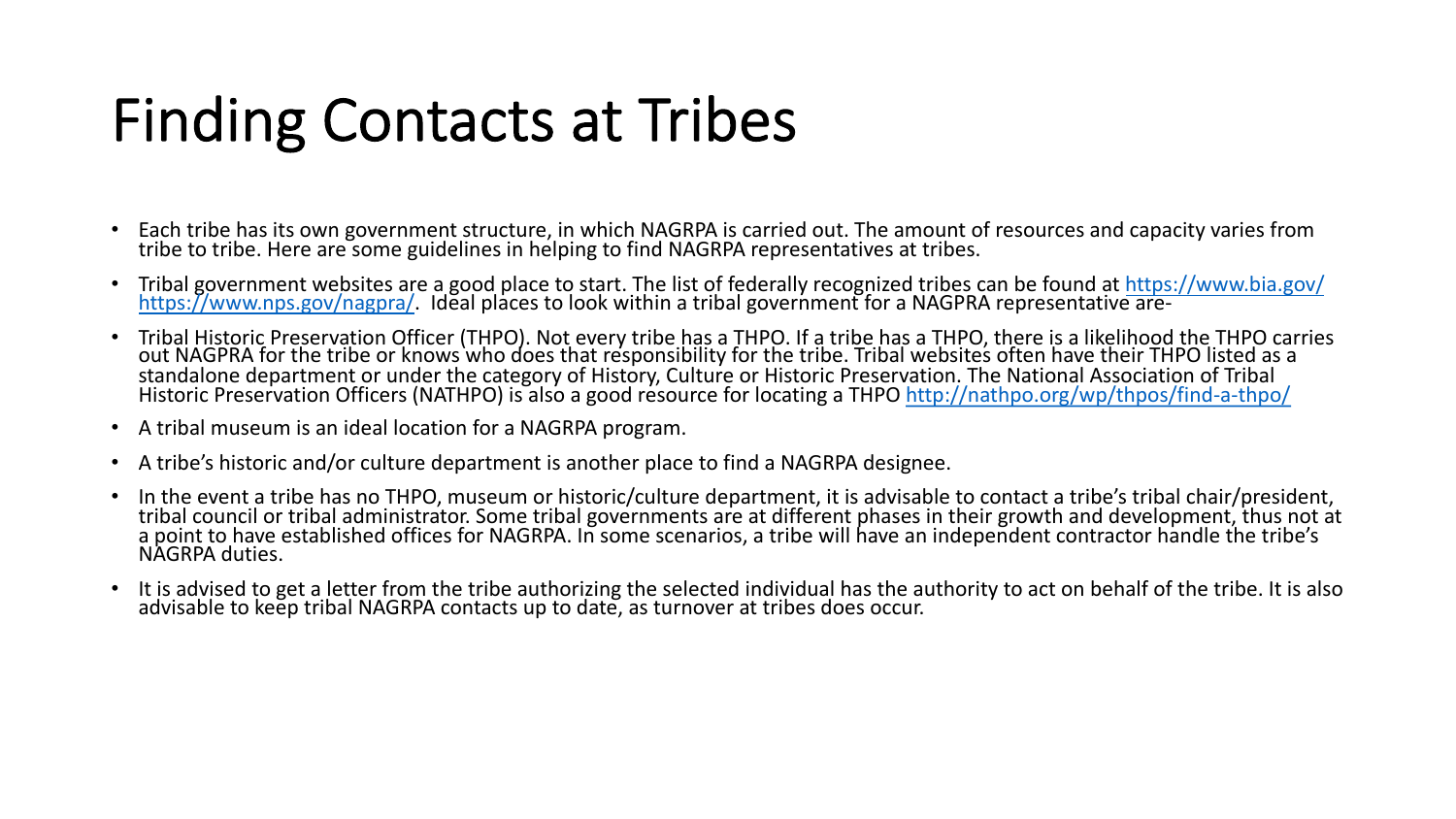#### Human Remains and 43 C.F.R 10.11

- Under NAGPRA, all federal agencies and any institution, organization or government that qualifies as a museum under the law, must repatriate all of the Native American human remains it has in under their control. This mandatory return is for both remains deemed culturally affiliated and culturally unidentifiable.
- Culturally affiliated remains have a shared group identity with a present day tribe. Remains can be culturally affiliated and returned through consultation on the inventory process with a tribe/tribes or a tribe or group of tribes can submit a repatriation claim for a set of remains. An agency or museum must have a federal register notice called a Notice of Inventory Completion submitted before the repatriation can occur.
- Remains classified as Culturally Unidentifiable Individuals (CUI) have a different mechanism for their return: 43 C.F.R. 10.11. <https://www.govinfo.gov/content/pkg/FR-2010-03-15/pdf/2010-5283.pdf>
- An important aspect of 10.11 is the relationship between tribes and the areas of origin for CUI:
- **(i)** From whose tribal lands, at the time of the removal, the [human remains](https://www.law.cornell.edu/definitions/index.php?width=840&height=800&iframe=true&def_id=58c838a12f57a353e51698b3387e2a8a&term_occur=6&term_src=Title:43:Subtitle:A:Part:10:Subpart:C:10.11) and [associated funerary objects](https://www.law.cornell.edu/definitions/index.php?width=840&height=800&iframe=true&def_id=8062cfe44dfdbc367cccfcfeffc465df&term_occur=3&term_src=Title:43:Subtitle:A:Part:10:Subpart:C:10.11) were removed; and
- **(ii)** From whose aboriginal lands the [human remains](https://www.law.cornell.edu/definitions/index.php?width=840&height=800&iframe=true&def_id=58c838a12f57a353e51698b3387e2a8a&term_occur=7&term_src=Title:43:Subtitle:A:Part:10:Subpart:C:10.11) and [associated funerary objects](https://www.law.cornell.edu/definitions/index.php?width=840&height=800&iframe=true&def_id=8062cfe44dfdbc367cccfcfeffc465df&term_occur=4&term_src=Title:43:Subtitle:A:Part:10:Subpart:C:10.11) were removed. Aboriginal occupation for purposes of this section may be recognized by a final judgment of the Indian Claims Commission or the United States Court of Claims, or by a treaty, Act of Congress, or Executive Order.
- 10.11 goes further, allowing federally unrecognized tribes to repatriate CUI and permitting museums and agencies to rebury CUI when no tribal claims have come forward. These CUI often have very little collection history. It is unknown where the remains are from and thus nearly impossible to locate a tribe that has a connection to the remains.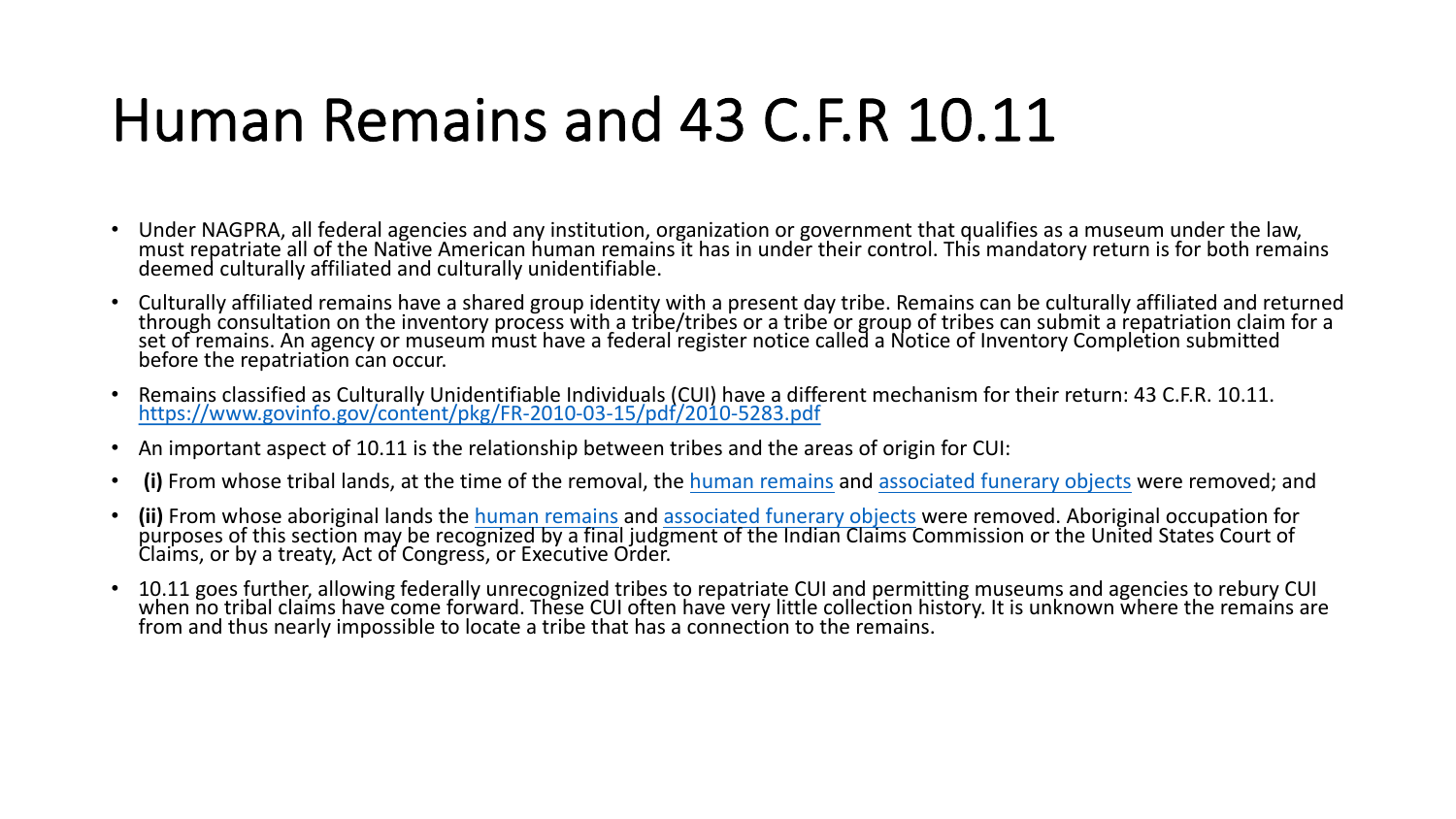### History of Indian Law

- In order to better understand NAGPRA, it's important to see how it fits into a continuation of efforts of tribes to obtain equality in the United States. Tribes have numerous federal laws in relation to their civil rights, children, land access and religion, as well as having a unique relationship with the United States: a trust relationship based on historical agreements and interactions with the federal government. Here are some of the specific laws tribes had to have passed to have more equality in America.
- 1924 Indian Citizenship Act. Native people were the last population to be granted American citizenship.
- 1934 Indian Reorganization Act. Often called the "Indian New Deal" this legislation was created to give tribes more economic development, preserve culture and promote tribal governments.
- 1946 Indian Claims Commission. Due to the egregious under compensation tribes received for ceding their lands under hundreds of treaties with the United States, the United States allowed tribes to sue the nation to receive equitable payment.
- 1968 Indian Civil Rights Act. Until this law, many natives were denied freedom of assembly, press and speech, especially on federal and tribal lands.
- 1978 Indian Child Welfare Act. Due to the large amount of native children being alienated from their families, either through social services or boarding schools, this law was created to keep native communities intact.
- 1978 Indian Religious Freedom Act. This law gives Native Americans to full right to practice their native religion, use their sacred objects and access sacred sites. NAGPRA is closely related to this law.
- 1990 Native American Graves Protection and Repatriation Act.